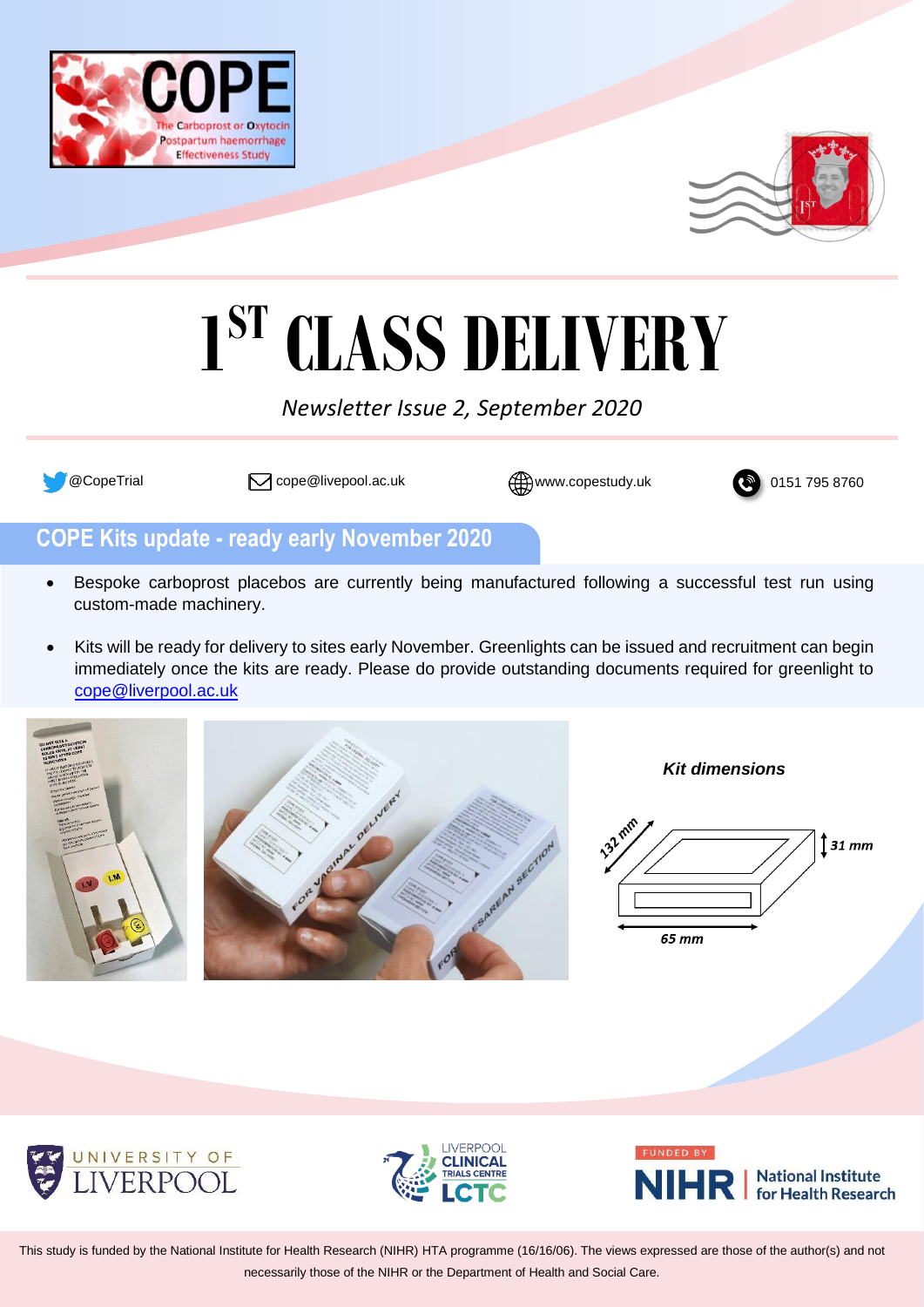#### • **[www.copestudy.uk](http://www.copestudy.uk/) > Site Staff > Login > Training**

- Downloadable links to:
	- Training presentations (Inc. embedded training videos)
	- − Training documentation
	- − Pharmacy documentation
	- − Recruitment tips
- Training material should be used for dissemination to the wider team following the training visit conducted by the central COPE team

**Please contact your PI [or](mailto:PI%20or%20cope@liverpool.ac.uk)  [cope@liverpool.ac.uk](mailto:PI%20or%20cope@liverpool.ac.uk) to obtain login details**



## **Investigators Meeting**

**Thank you to all the smiling faces that attended our first virtual investigators meeting in July. We were so happy to have such good representation with 80+ attendees from across 25+ sites. We hope your found it as informative as we did - thank you for sharing your knowledge with us!**



This study is funded by the National Institute for Health Research (NIHR) HTA programme (16/16/06). The views expressed are those of the author(s) and not necessarily those of the NIHR or the Department of Health and Social Care.